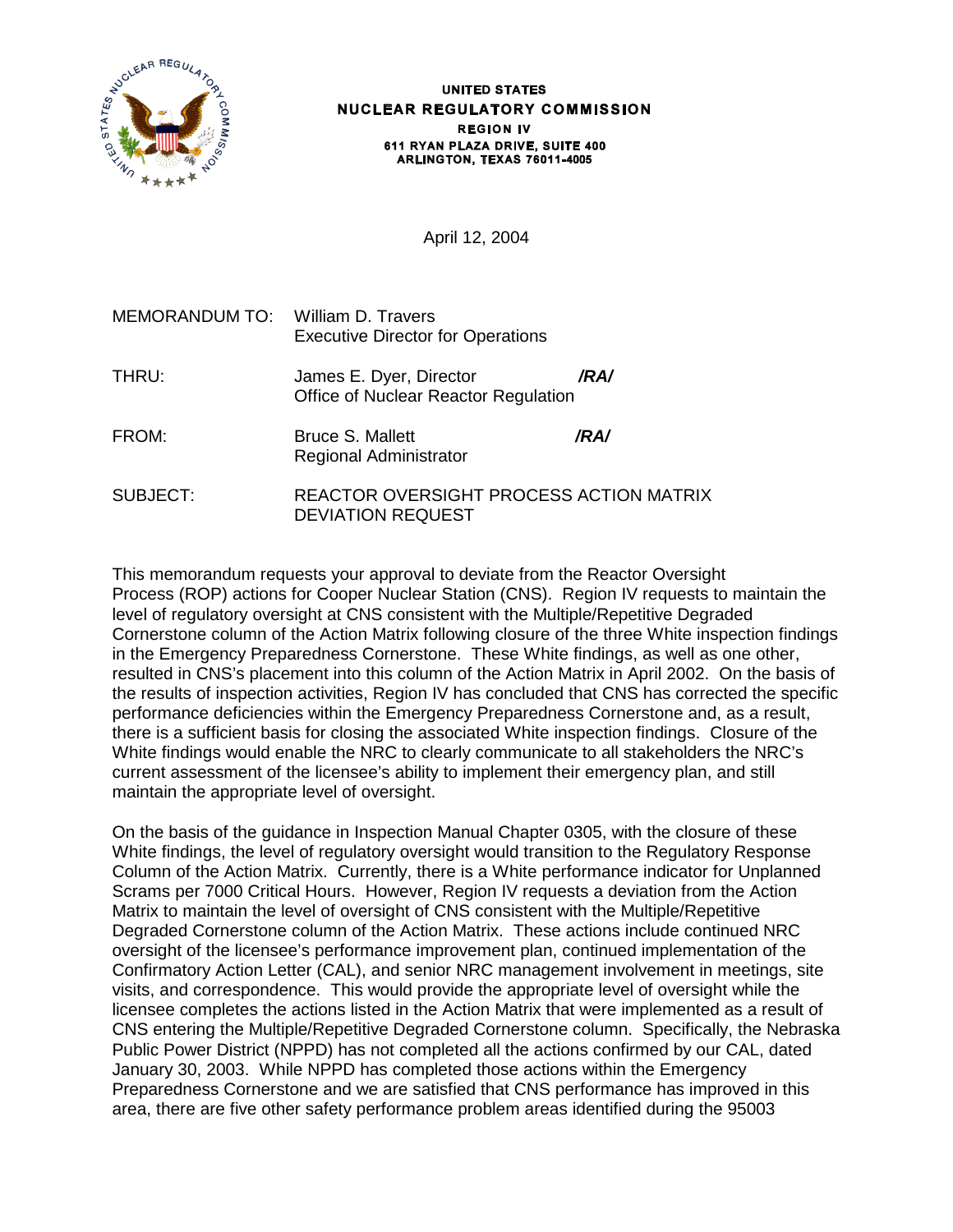Supplemental Inspection that was conducted in 2002 and confirmed by the CAL. Not all CAL actions within these areas have been completed, and, in several areas the licensee has not demonstrated significant or sustained improved performance.

#### **Background**

On April 1, 2002, CNS entered the Multiple/Repetitive Degraded Cornerstone Column of the Action Matrix because of a degraded Emergency Preparedness Cornerstone that existed for more than four quarters. A total of four White findings in the Emergency Preparedness Cornerstone were identified over a period of one year, from the fourth quarter of 2000 to the third quarter of 2001. These findings involved the licensee's failure to: (1) recognize a degraded core during an emergency exercise and failing to identify this failure during the critique; (2) take effective corrective action for the underlying performance deficiency of failing to recognize a degraded core; (3) make timely offsite notifications following an Alert declaration as a result of fire in a potential transformer; and (4) staff the emergency response facilities within the required time following the declaration of the Alert. Currently, three of the White findings remain open.

Upon entry into the Multiple/Repetitive Degraded Cornerstone Column of the Action Matrix, and with oversight by the NRC, NPPD developed a plan to improve performance at CNS. On June 10, 2002, NPPD submitted Revision 1 of The Strategic Improvement Plan to the NRC. On August 22, 2002, the NRC completed a supplemental inspection using Inspection Procedure 95003, "Inspection for Repetitive Degraded Cornerstones, Multiple Degraded Cornerstones, Multiple Yellow Inputs, or One Red Input." The inspection found that a number of long-standing performance problems existed at CNS, including the failure of CNS to correct recurring performance issues. The team identified that the licensee's improvement plan did not include actions to correct recurring equipment problems and was not comprehensive in addressing problems with the corrective action program. Also, the team concluded that NPPD had been unsuccessful in previous efforts to improve performance with focused improvement plans. The inability to effectively correct problems resulted in recurring problems with the reliability of safety systems, personnel errors, implementation of the emergency plan, and the quality of engineering, training, and maintenance activities.

Following completion of the NRC supplemental inspection, NPPD revised its improvement plan and submitted Revision 2 of the plan to the NRC on November 25, 2002. On January 30, 2003, NRC issued a CAL to NPPD. The purpose of the CAL was to confirm the commitments made by NPPD regarding completion of those actions in their improvement plan developed to address regulatory performance issues. Licensee actions confirmed in the CAL addressed longstanding performance issues in the areas of emergency preparedness, human performance, material condition and equipment reliability, plant modification and configuration control, the corrective action program, and engineering programs. The licensee's commitments addressed in the CAL are scheduled to be completed in the near term. The licensee plans to conduct a self-assessment in May 2004 to verify that the commitments confirmed by the CAL have been completed and that performance has improved.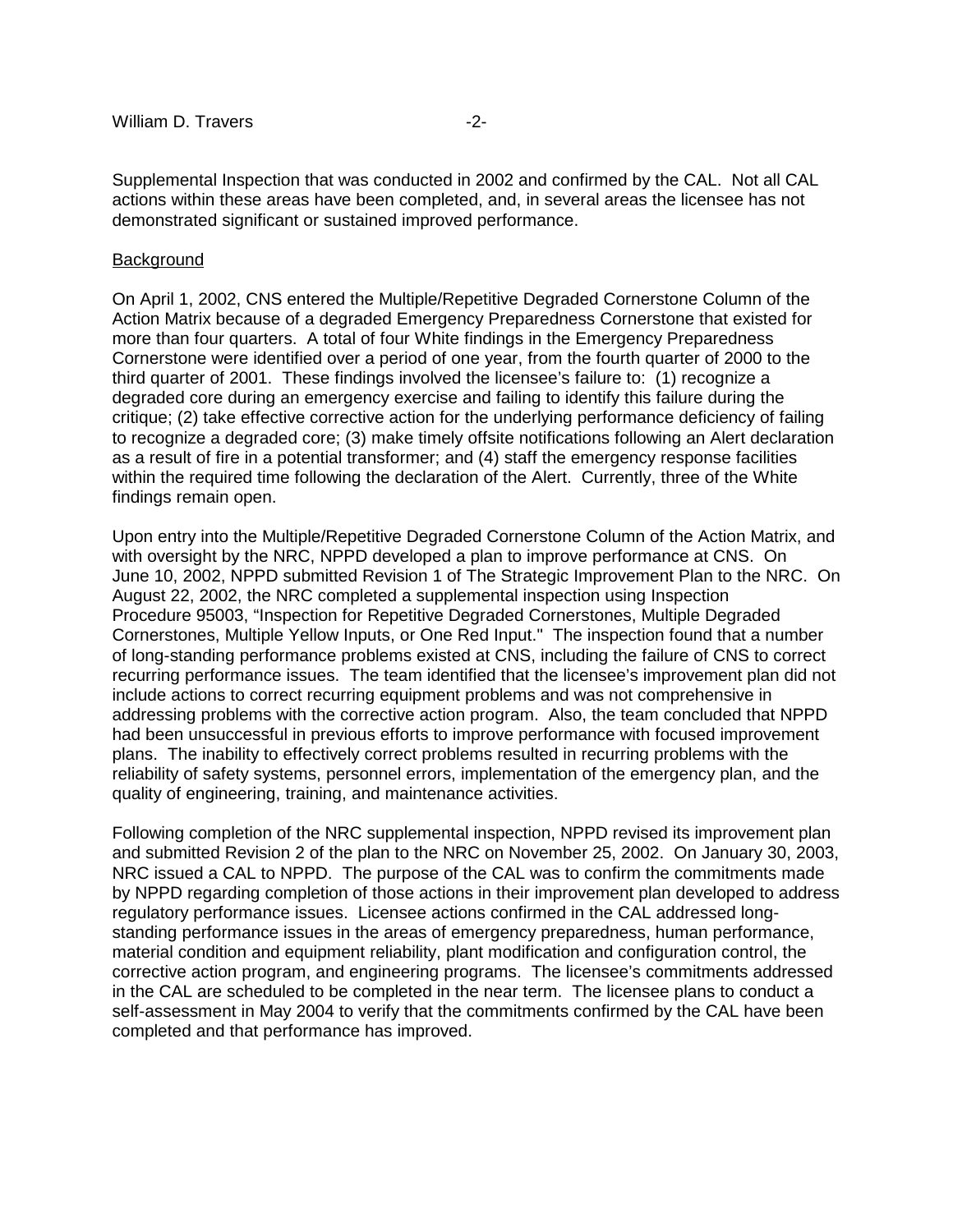## Applicable Reactor Oversight Process Guidance

NRC Inspection Manual Chapter 0305 provides the following guidance regarding the closure of inspection findings and exiting the Multiple/Repetitive Degraded Cornerstone Column of the Action Matrix:

Due to the depth and/or breadth of performance issues reflected by a plant being in the Multiple/Repetitive Degraded Cornerstone Column of the Action Matrix, it is prudent to ensure that actual performance improvements (which typically take longer than several quarters to achieve) have been made prior to closing out the inspection findings and exiting the multiple/repetitive degraded cornerstone column of the Action Matrix. In making this determination, the regional offices should consider:

(a) New plant events or findings do not reveal similar significant performance weaknesses.

(b) NRC and licensee performance indicators do not indicate similar significant performance weaknesses that have not been adequately addressed.

c) The licensee's performance improvement program has demonstrated sustained improvement.

(d) NRC supplemental inspections show licensee progress in the principal areas of weakness.

(e) There were no issues that led the NRC to take additional regulatory actions beyond those listed in the Multiple/ Repetitive Degraded Cornerstone Column of the Action Matrix.

Additionally, the licensee has made significant progress on any regulatory actions which were imposed (i.e., CALs, orders, 50.54 (f) letters) because of the performance deficiencies which led to the multiple/repetitive degraded cornerstone designation.

## CAL Status

Since the CAL was issued, Region IV has conducted four quarterly inspections to verify completion of the improvement plan actions and the effectiveness of these actions in addressing the specific performance issues. These inspections have found that CNS is completing those improvement plan actions addressed in the letter. However, these actions have not yet been fully effective in improving performance in the areas of human performance, material condition/equipment reliability, modification process/configuration control, and the corrective action program. Region IV plans to conduct additional quarterly inspections to verify completion of the remaining improvement plan actions addressed by the CAL.

In the area of emergency preparedness, the results of these quarterly inspections, as well as baseline inspections, have revealed that CNS's corrective actions to address the specific performance deficiencies in emergency preparedness have been effective in improving performance. This has been demonstrated during the performance of a graded exercise and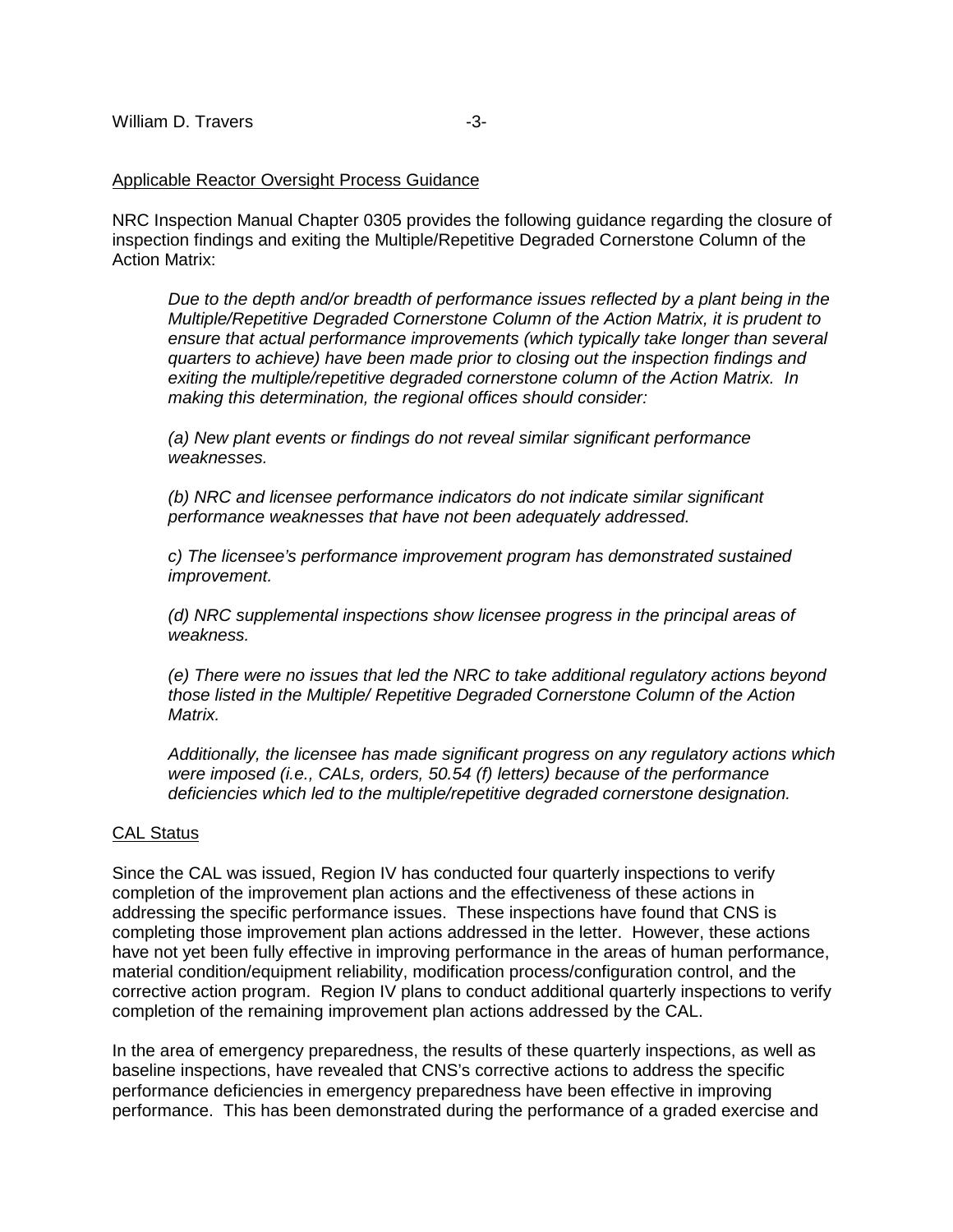confirmed during NRC baseline inspection activities. In addition, the licensee completed a comprehensive assessment of their emergency preparedness program in accordance with their performance improvement plan and committed to in the CAL. This assessment, which was reviewed by the NRC, found that performance had improved in this area.

As previously stated, the actions addressed by the CAL are scheduled to be completed in the near term. In May 2004, the licensee plans to conduct an assessment of the effectiveness of their actions to improve performance within the areas addressed by the CAL. Following completion of this assessment, the licensee plans to submit a letter to the NRC describing the results of their assessment. If the licensee concludes that they have satisfied their commitments as described in the CAL, Region IV will conduct an additional team inspection to assess the overall effectiveness of the licensee's actions in addressing the performance issues within the scope of the CAL. This inspection is not expected to occur before June 2004. The results of this inspection will determine whether or not NPPD has satisfied its CAL commitments.

## Deviation Request

Prior to issuance of the CAL, the licensee had completed their corrective actions to restore compliance with the regulations and improve performance in the Emergency Preparedness Cornerstone. In addition, the licensee completed their commitment in the CAL to conduct a self-assessment of their emergency preparedness program in the areas of event classification, notification, emergency response facility staff augmentation, dose assessment, and protective action recommendations. Region IV has reviewed the results of the licensee's assessment and found it to be acceptable. In addition, Region IV has inspected the licensee's emergency preparedness program during baseline inspections, including a graded exercise. On the basis of the results of the quarterly inspections of the improvement plan actions addressed in the CAL, baseline inspections, and Performance Indicator results, Region IV has concluded that CNS has corrected the specific deficiencies directly related to the emergency preparedness performance deficiencies. Accordingly, Region IV has concluded that there is a sufficient basis for closing the White inspection findings identified at CNS in the Emergency Preparedness Cornerstone. Closure of the White inspection findings at this time would enable the NRC to clearly communicate to all stakeholders the NRC's current assessment of the licensee's ability to implement their emergency plan.

Because NPPD's performance improvement program has not demonstrated either significant progress or sustained improvement within the other five regulatory performance areas addressed by the CAL, Region IV requests this deviation to maintain the level of regulatory oversight of CNS consistent with the actions of the Multiple/Repetitive Degraded Cornerstone column of the Action Matrix, following closure of the three White inspection findings. Region IV plans to continue NRC oversight of the licensee's performance improvement plan, assess CNS's implementation of the Confirmatory Action Letter, and have senior NRC management involvement in meetings, site visits, and correspondence. We believe that once NPPD has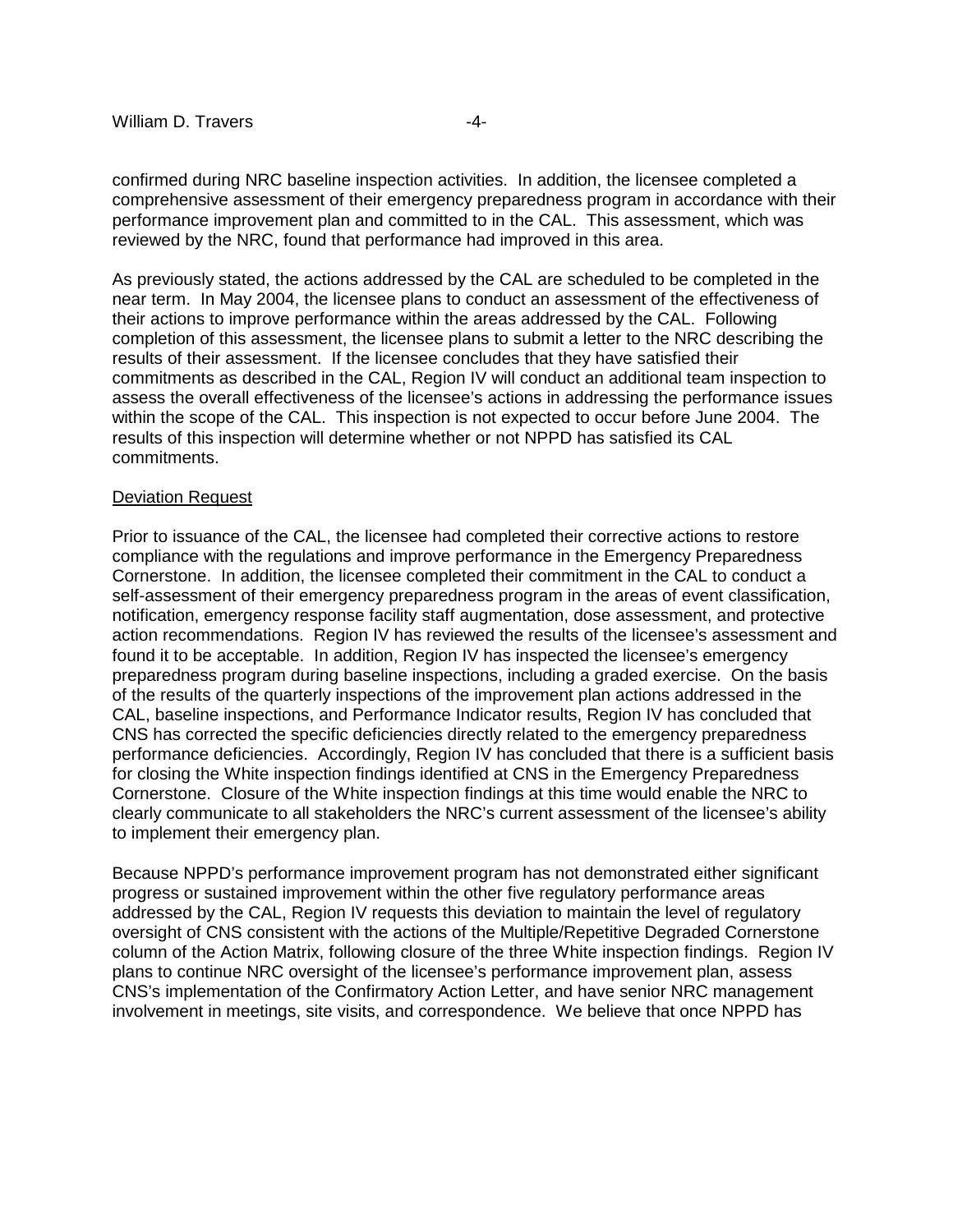completed the actions confirmed by the CAL and has demonstrated sustained improvement within the remaining five areas, there will be a sufficient basis for terminating this increased level of regulatory oversight, absent the identification of additional significant performance issues.

> Approval: \_\_\_**/RA/\_\_\_**5/3/04\_\_ William D. Travers

Attachment: CNS Performance Matrix Summary

cc w/attachment: B. Borchardt, NRR J. Craig, NRR T. Gwynn, DRA, RIV A. Howell, D:DRP, RIV D. Chamberlain, D:DRS, RIV B. Boger, NRR C. Carpenter, NRR S. Richards, NRR H. Berkow, NRR M. Honcharik, NRR V. Dricks, OPA R. Tadesse, OEDO K. Kennedy, C:DRP/C, RIV S. Schwind, SRI, RIV W. Walker, SPE:DRP/C, RIV R. Pascarelli, NRR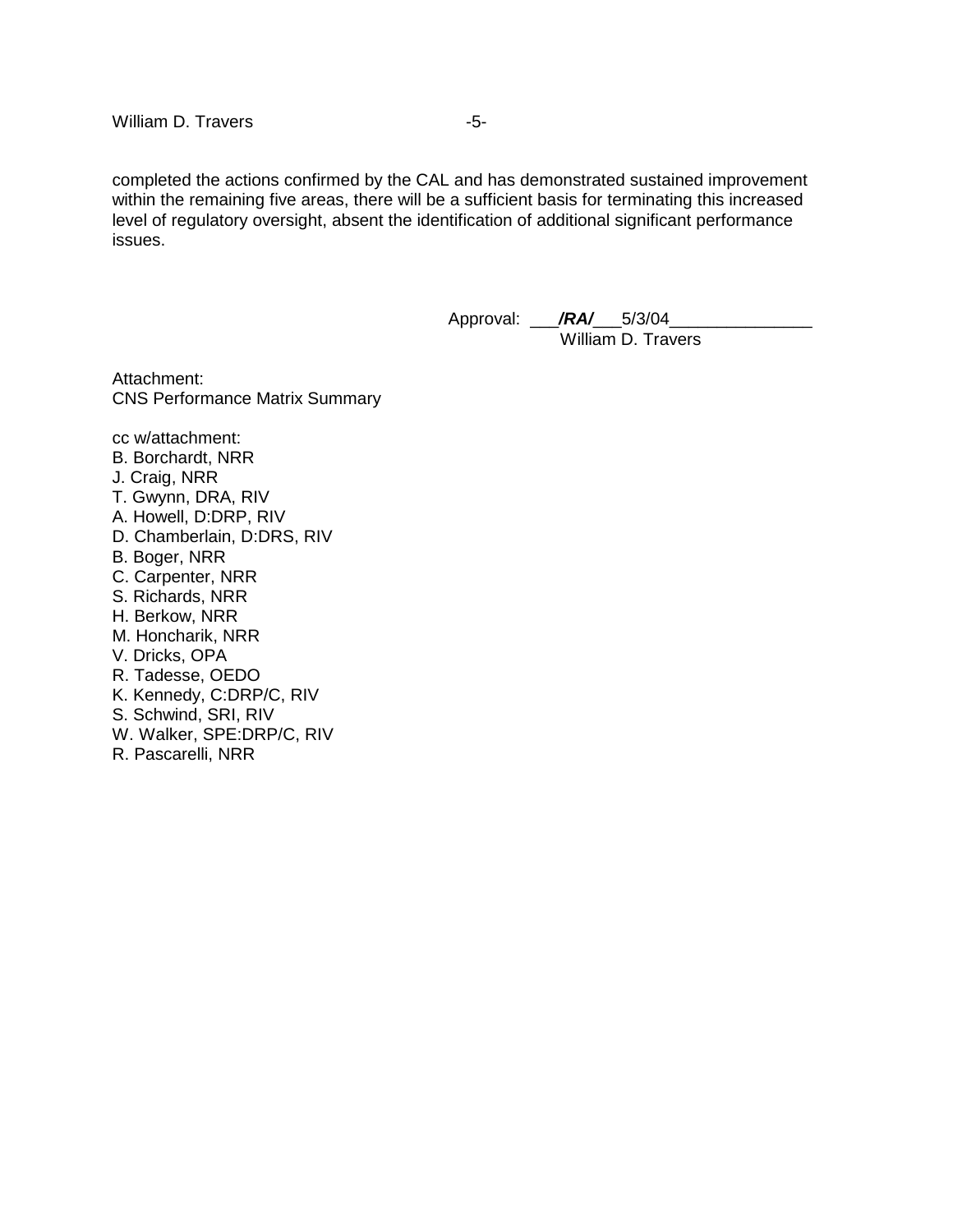ADAMS: <sup>\*</sup>Yes □ No Initials: \_\_wcw\_\_\_

**□ Publicly Available • \* Non-Publicly Available • \* Sensitive · □ Non-Sensitive** 

S:\DRP\DRPDIR\CNS Deviation Memo.wpd ML041180260

| <b>S. DRF DRFDIRIGNS DEVIATION MEMO. WDG</b> |                 |         |                      |                      |               |               | <b>IVILU4 LIOUZOU</b> |
|----------------------------------------------|-----------------|---------|----------------------|----------------------|---------------|---------------|-----------------------|
| RIV:C:DRP/C                                  | D:DRP           |         | <b>NRR:DIPM:IIPB</b> | <b>D:NRR</b>         |               | <b>DRA</b>    |                       |
| KMKennedy;df                                 | <b>ATHowell</b> |         | <b>SARichards</b>    |                      | <b>JEDyer</b> |               | <b>TPGwynn</b>        |
| <b>AXA/WCWalker for</b>                      | /RA/            |         | <b>E</b> - KMKennedy | <b>E</b> - KMKennedy |               | /RA/          |                       |
| 2/10/04                                      | 3/2/04          | 3/25/04 |                      | 4/5/04               |               | 4/8/04        |                       |
| <b>RA</b>                                    |                 |         |                      |                      |               |               |                       |
| <b>BSMallet</b>                              |                 |         |                      |                      |               |               |                       |
| /RA/                                         |                 |         |                      |                      |               |               |                       |
| 4/9/04                                       |                 |         |                      |                      |               |               |                       |
| OFFICIAL RECORD COPY                         |                 |         |                      | T=Telephone          |               | $E = E$ -mail | $F = Fax$             |